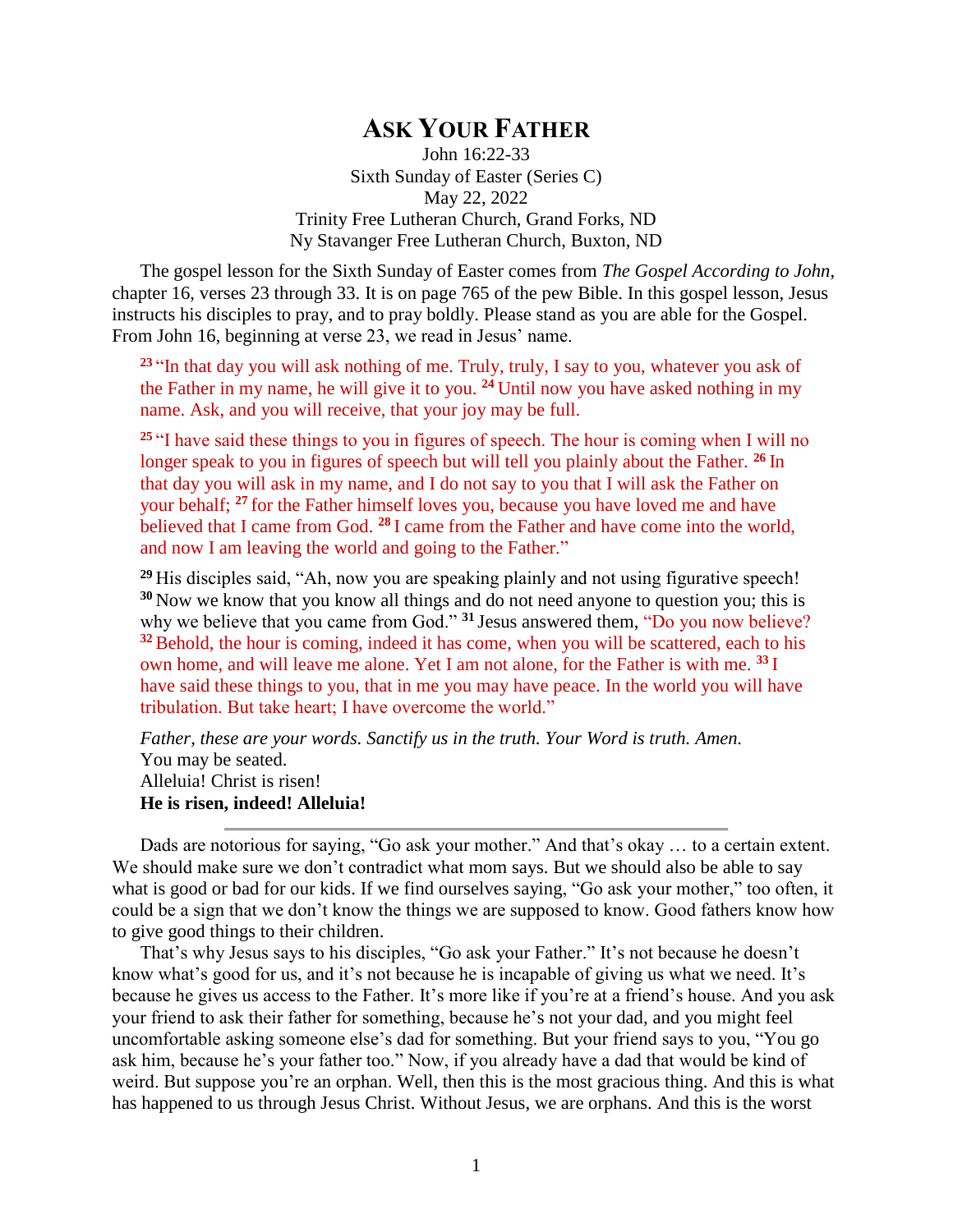kind of orphan to be. To not have an earthly father or mother is a tragedy. But to not have a heavenly Father is even worse. And that is what we were without Jesus. We were orphans. But Jesus has redeemed you with his holy and precious blood. And in your Baptism, which joins you to Jesus Christ, your heavenly Father adopted you as his own.

So Jesus says, "Ask your Father." It's not like Jesus is merely your friend. He has become your brother, and his Father is your Father. The Father is giver of all good things (James 1:17). That is part of his role within the Holy Trinity. Each of the three members of the Trinity have a somewhat different role. They are each capable of doing anything, because they are God, and they are each God. But they have a division of activities. The Father is the giver of every gift. And that is why we typically pray to the Father. It is also appropriate to pray to the Son or to the Holy Spirit. And we do that sometimes. But most often we pray to the Father. That's because he is, ultimately, the giver of all good things, Jesus has given us access to the Father, and Jesus teaches us to pray to the Father.

Your heavenly Father loves you. And he listens when you pray. He listens, and he answers. He does all of this, he loves you, he listens to you, and he answers you through Jesus and because of Jesus.

This gospel lesson is a continuation of last week's (16:12-22). It is part of the same conversation Jesus had with his disciples on the night before his crucifixion. Throughout John 16 he tells them over and over again about how he must go away to his Father. And all this talk about going to the Father is a way of speaking of his death. Jesus goes to his Father to present himself as the Lamb of God who was slain to take away the sin of the world (John 1:29; Heb. 9:11-12; Rev. 5:12). Last week we heard him say, "A little while, and you will see me no longer; and again a little while, and you will see me" (16:16). He's speaking of his death and resurrection. This will certainly be a sorrowful experience for the disciples. Their friend, teacher, and Messiah will be killed on a Roman cross. But their sorrow will turn to joy on the third day when Jesus rises from the dead and presents himself to them alive again (16:20).

So before this sorrowful experience, Jesus warns his disciples about it. He assures them that everything will be okay. Actually, he assures them that everything will be more than okay. His brief absence will change the world forever. On the third day, when he rises from the dead, they will rejoice, not simply because Jesus is alive again, but because he has accomplished salvation through his suffering. Jesus goes to the cross to atone for the sins of the world, and this will effect a change between God and man. It creates peace. When he comes back to the disciples on the evening of his resurrection, he declares the peace of God to them (20:22).

Jesus has already called them his friends (15:15). They are friends with the Son of God. But here in John 16 Jesus tells his disciples about the new relationship they will have with the other two members of the Holy Trinity. Jesus promises a new relationship with the Father and the Holy Spirit.

Just a few verses earlier (16:7), Jesus promised to send the Holy Spirit to them. He calls him "the Helper" or "the Comforter" (16:7). Three days later, when Jesus appears to his disciples after his resurrection, he breathes on them and says, "Receive the Holy Spirit" (20:22). This is their new relationship with the Holy Spirit. And the Holy Spirit, Scripture teaches us, is given to all Christians (1 Cor. 12:7). He is your Helper and Comforter. He opens your heart to believe the Holy Scriptures. And he comforts you, bringing the peace of God to your hearts. This is your new relationship with the Holy Spirit.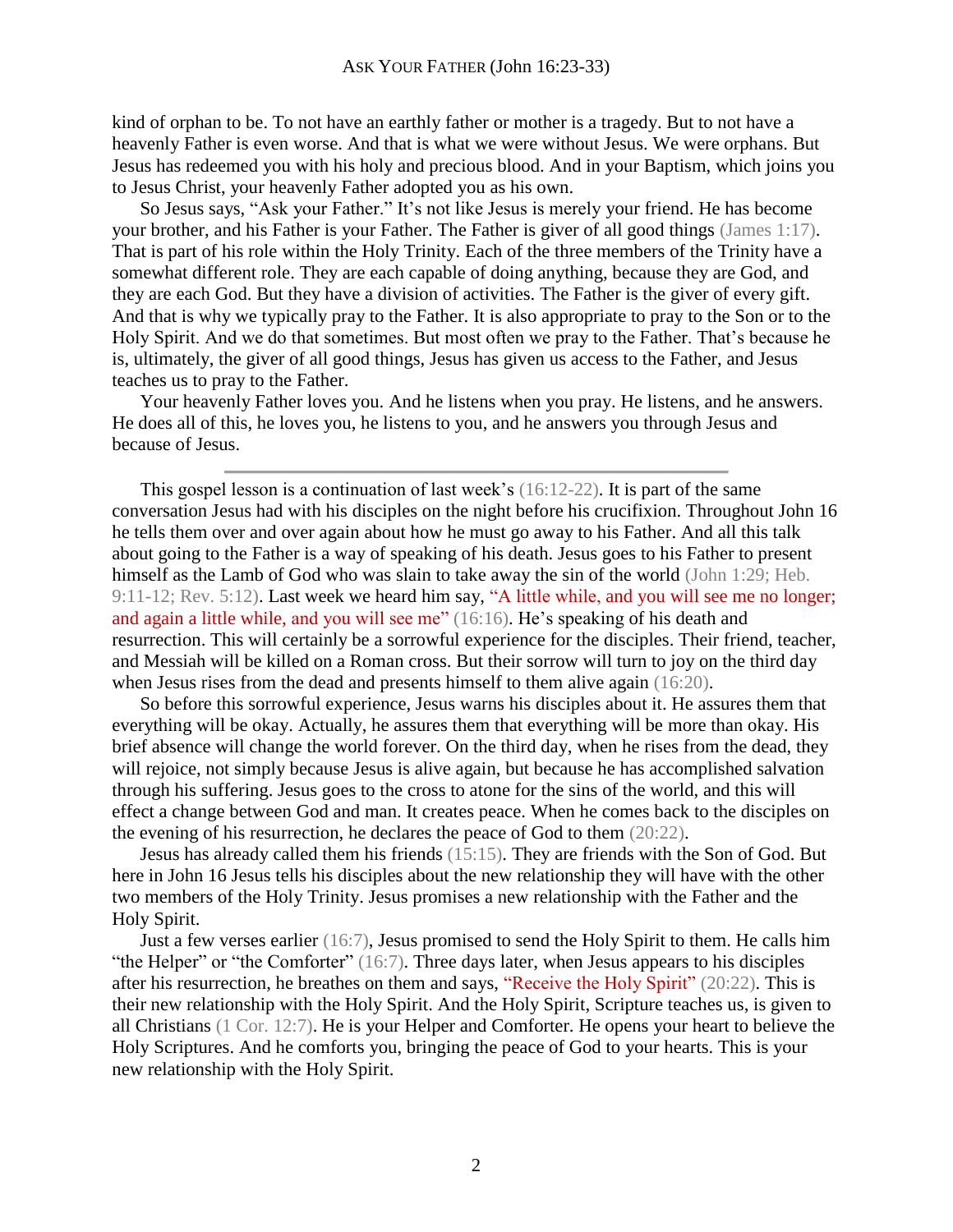And then in today's gospel lesson, Jesus promises a new relationship with his Father. Because Jesus goes away to his Father to present himself as the Lamb of God who was slain to take away the sin of the world (John 1:29; Heb. 9:11-12; Rev. 5:12), we have access to Jesus' Father, as if he were our own. And indeed, he becomes our Father too.

There's this interesting thing in the Gospel of John where Jesus only refers to the Father as his Father or the Father. He does not call him "Your Father" or "Our Father" until after his death and resurrection. But then, after his resurrection, he makes it very clear. He refers to him as "my Father and your Father" (20:17). The point is that, because of Jesus' death and resurrection, his Father has now become Father to all who trust in Jesus. Because Jesus' blood cleanses us from all unrighteousness, God the Father adopts you as his dear sons and daughters.

And this has profound implications for how we pray. The Small Catechism teaches this very well. It says, "God … tenderly encourages us to believe that He is truly our Father and that we are truly His children, so that we may boldly and confidently come to Him in prayer, even as beloved children come to their dear father." The picture is of a small child asking her daddy for something and the daddy joyfully giving it to her.

And Jesus says to his disciples, which includes you, "In that day you will ask nothing of me. Truly, truly, I say to you, whatever you ask of the Father in my name, he will give it to you. Until now you have asked nothing in my name. Ask, and you will receive, that your joy may be full." (16:23-24)

When you stop and think about what Jesus is saying, and realize what it means, you see that this is a really, really big promise. Jesus essentially says, "You're not even going to ask me for anything. You are going to go straight to the Father. And he will listen to you. And he will answer."

"Truly, truly," Jesus says, "Whatever you ask of the Father in my name, he will give it to you" (16:23). That word "whatever" might give us pause. Does this mean I can pray for whatever I want, and God will give it to me? This seems to open prayer up to all kinds of abuse, right?

If God answered every prayer exactly how we wanted him to, there would be so many toys in the world that we wouldn't know what to do with them all, and so much candy that our teeth would fall out. Jesus teaches us to pray to our loving and all-powerful Father, not God the unlimited free vending machine. When you pray, you should think of God as your loving and allpowerful Father. You should think of him this way, because that is who he is. God is your Father through Jesus Christ. And your Father will always do what he knows is best for you. Good fathers don't give their children everything they want, but they always turn their ear to them, and they delight to give them everything that is good.

Now, whenever we talk about God as Father, we should be careful to not compare him too closely to earthly fathers. We get our first taste of fathers from our own earthly fathers. But when we call God "our Father," not everything about our earthly fathers should be projected onto God. And we might do this without even thinking about it. If you have an angry earthly father who snaps at you whenever you ask for something that annoys him, you might be afraid to ask your Father in heaven for whatever you want or need. But God is not annoyed or angered by your prayers. He delights to hear them.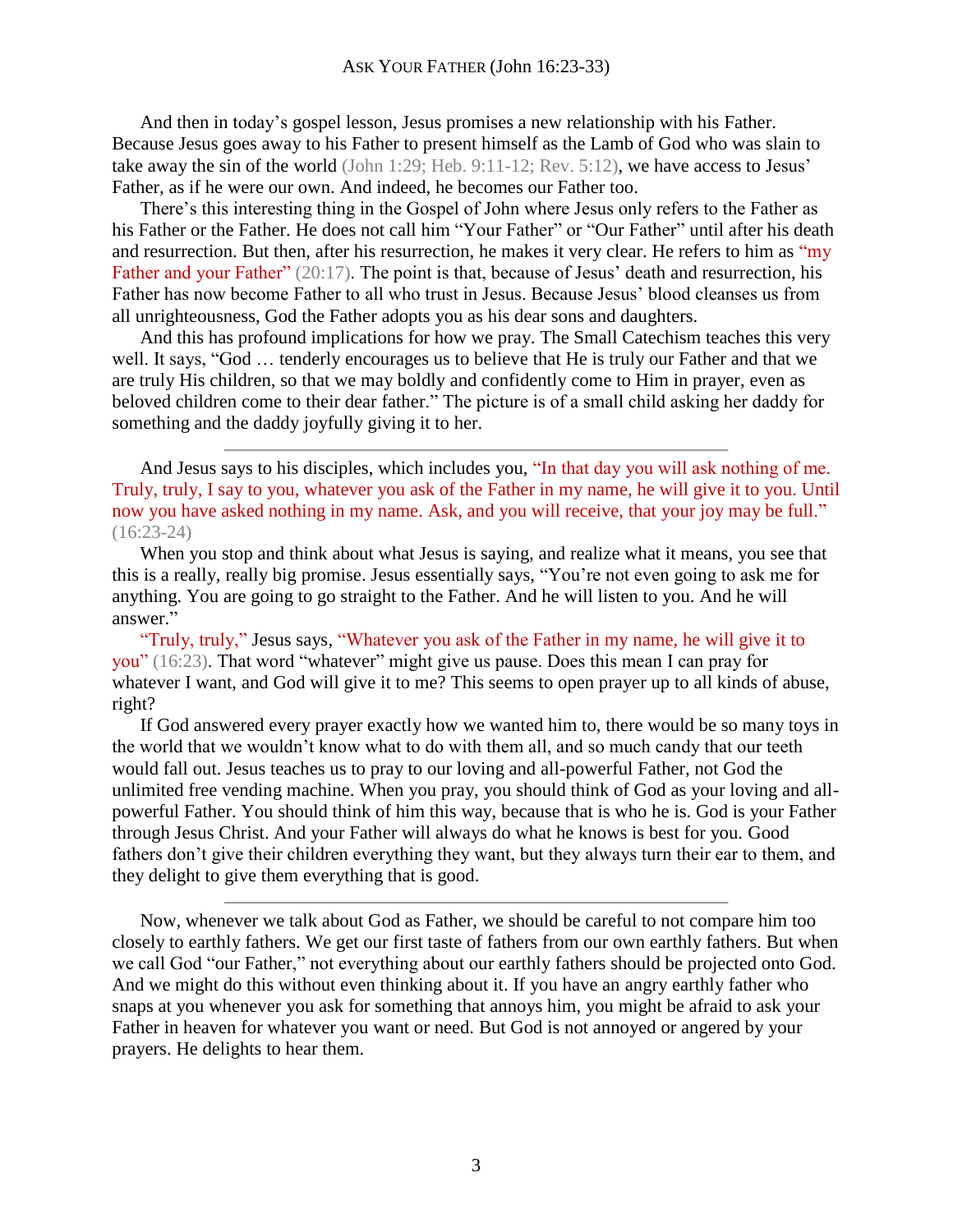No earthly father is purely good to his children all the time. And no earthly father is purely evil to them either, though some might seem to come close. Every earthly father is a mixture when it comes to how he treats his children.

So no earthly father is a perfect reflection of God's fatherly goodness. But whenever a father is good to his children, he is a dim reflection of your Father in heaven.

So when you think of God as your Father, think of him as your tender, all-powerful, and allloving Father, who is only good to you continually. You should think of God this way, because that is who God is.

And because this is who God is, he invites us to pray for whatever we want or need. Good earthly fathers do not give their children everything they ask for. But they delight to know what is on their children's minds. Even if the answer has to be "no" sometimes, good earthly fathers teach their children to ask for things.

Every child learns how to ask for what they want and need. When babies are born they do not know how to ask for specific things, and this can drive parents crazy. All a baby knows how to do is cry. They don't know how to say they are hungry, or tired, or that they are carrying an unwanted burden in their pants. And since earthly parents are not omniscient like our heavenly Father, they have to learn how to read and smell the signs. Sometimes they can't quite figure it out, so they long for the day when this child will be able to tell them what they want.

And eventually that day comes when children learn how to express their needs and how to ask for things. Even if there is a stage where the questions get annoying, good earthly fathers are still happy to know what their children want and need, because good fathers delight in giving good things to their children. And if good earthly fathers do this, how much more does your Father in heaven delight to hear your prayers? He delights to hear your prayers, so he invites you to ask for whatever you want or need.

And, I know; there are all kinds of caveats we could attach to this, right? Sometimes what you want is bad, and God won't give you those things. Sometimes you won't like what God decides is best for you. Sometimes you will have to wait for the answer, and it might take a long time. For many of our prayer requests, we might have to wait until Jesus returns and raises the dead.

These things are all true. But they should not hinder you from praying boldly and confidently. When Jesus invites us to pray to the Father in his name, he does not desire for us to be timid or shy. When you pray, ask for what you need. Ask for what you think is good. Even ask for what you want. And then trust that God hears your prayer as your tender and loving Father in heaven, because that is who he is.

Maybe you've heard the proverb, "Be careful what you wish for." Forget that advice when you pray. Pray for everything you think is good or even might be good. Because when we pray with reckless abandon we are trusting our loving and all-powerful Father in heaven to sort it all out and do what is best.

Your Father in heaven delights to give good things to you. Remember, this is the same Father in heaven who did not withhold his own Son from us. "He who did not spare his own Son but gave him up for us all, how will he not also with him graciously give us all things?" (Rom. 8:32)